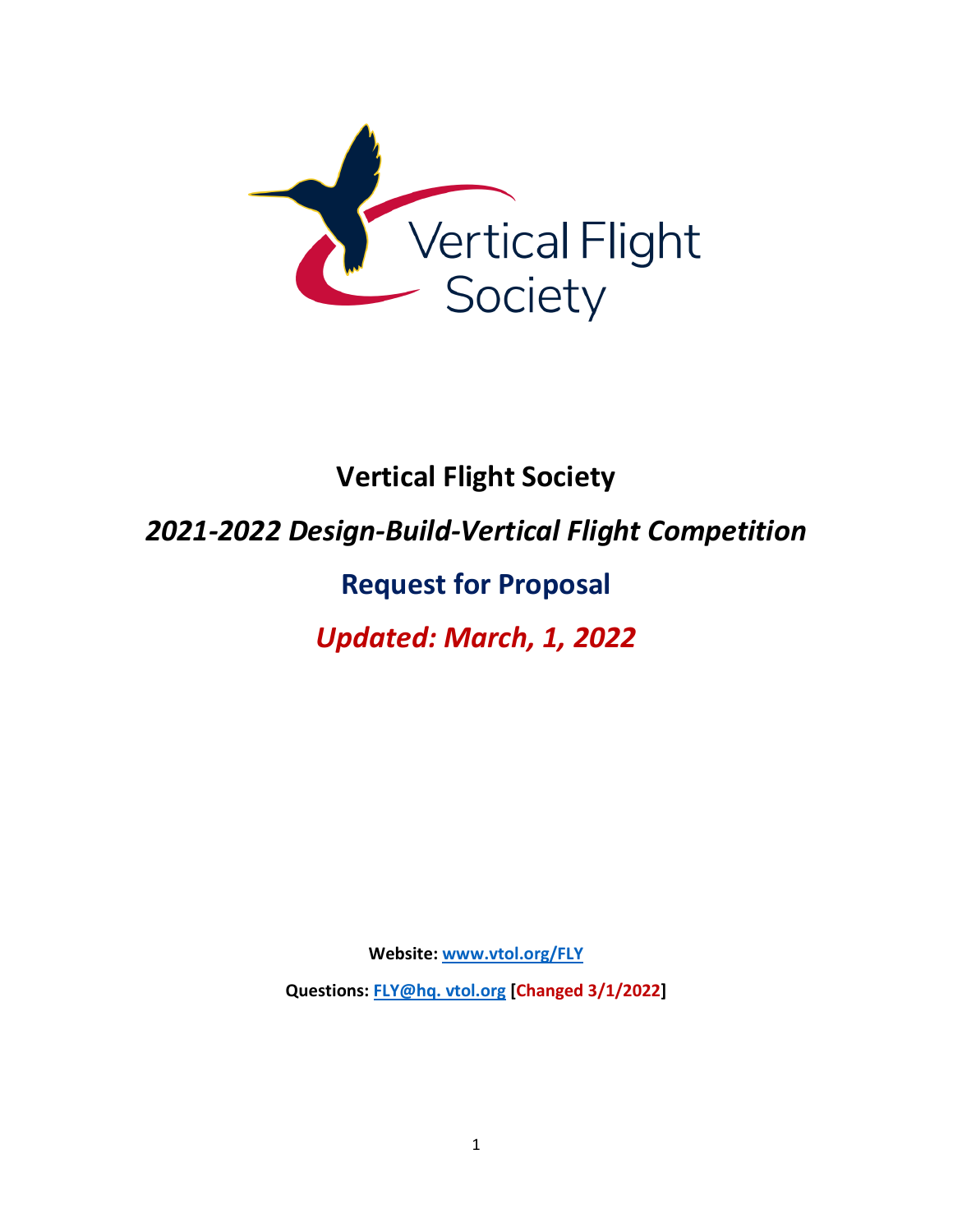#### **Executive Summary:**

The Vertical Flight Society (VFS) invites student teams to participate in the 2<sup>nd</sup> Annual VFS Design-Build-Vertical Flight (DBVF) Student Competition. The fly-off portion of the competition is scheduled to take place at the U.S. Army Combat Capabilities Development Command (CCDC) Army Research Laboratory (ARL) Robotics Research Collaboration Campus (R2C2) at Graces [Quarters](https://goo.gl/maps/wSPkbYkEzAKhL2iz8) located in Middle River, Maryland, on **June 1 – 3, 2022**. This remote-control electric vertical takeoff and landing (eVTOL) competition seeks to encourage interest in unmanned aircraft technology and small air vehicle design and fabrication.

*With respect to the COVID pandemic, VFS and ARL will continue to monitor any changes to ensure an inperson competition is a safe and viable option. If the competition fly-off does not take place, then the scoring will take into account the deliverables accomplished prior to the competition fly-off.* 

#### **Team eligibility rules are as follows:**

- All participants must be full-time university students, and must have a faculty advisor. Students may be at the undergraduate or graduate level, but they must be currently enrolled during the competition semester.
- Team rosters for the competition flyoff will be limited to a total five (5) students, including any faculty advisors.
- **Teams can have any number of additional student participants (beyond the 5 stated above), which is solely up to the university's discretion**. Teams can also adjust their team rosters as appropriate throughout the competition; with the exception of the students listed to attend the flyoff once the team roster has been submitted to ARL (see below for more details).
	- o A total of five (5) team members will be allowed at the competition fly-off, including any faculty advisors. Attendance of at least one (1) Faculty Advisor to the fly-off is recommended but not mandatory. *Note: VFS and ARL reserve the right to reduce or increase the maximum number of team members allowed at the fly-off.*
	- $\circ$  Selected teams will fill out their final team roster of no more than five (5) attendees and submit directly to ARL by **March 28, 2022**, the list will be used to clear students for entrance onto the fly-off location at ARL.
	- $\circ$  Foreign national (non-US Citizen) team members are permitted to attend the fly-off, but additional information will be required by ARL from before they will be cleared to attend the competition. *Because ARL is a government facility, it is imperative non-US citizen information is fully completed by the deadline date of March 28, 2022 in order to clear the individual to attend the competition. Additionally, some citizens from certain countries may not be eligible to attend in person.*
- The total number of competing teams at the fly-off will be limited to no more than eight (8). If more than eight teams submit LOIs, the top eight (8) teams will be selected based on their Letter of Submission information.
- Each team member, including faculty advisors, must be a current member of VFS (student membership is US\$25/year) at the time of submitting the Preliminary Design Report — find VFS membership information at [vtol.org/membership.](https://vtol.org/membership)
- Each team's pilot must also hold an **FAA Part 107 Drone Certification**. The name of the pilot must be identified in the attendee list submitted directly to ARL on March 28 and must be fully certified before the beginning of the fly-off competition on June1.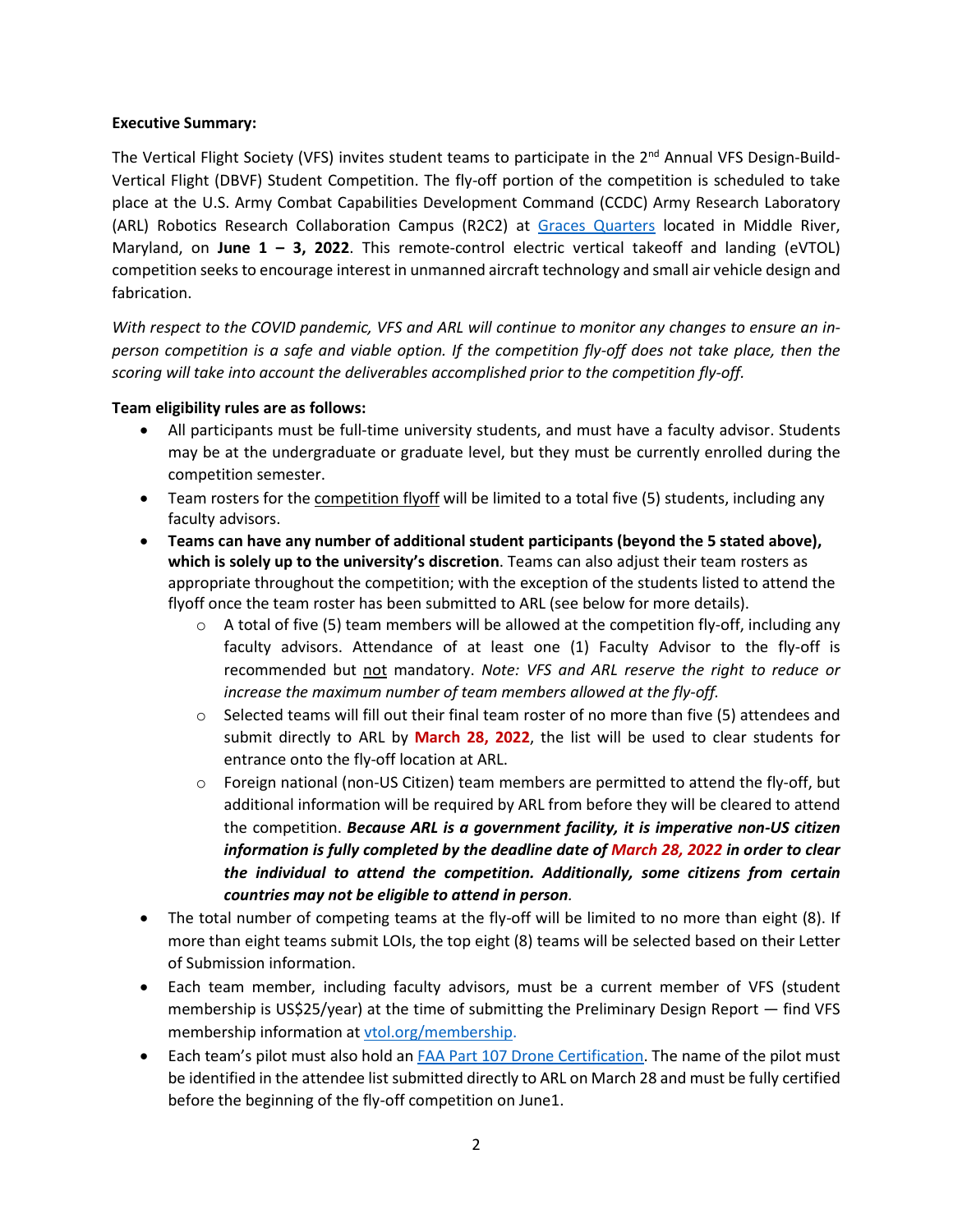• If there is more than one team per school, VFS reserves the right to limit the number of teams based on review of the initial proposals. In the event that two or more separate teams from the same university apply and must be down-selected, the teams will be given the option to combine into a single team entry that meets all requirements.

*The aircraft requirements are detailed in the section(s) below, but note that the aircraft is restricted to a maximum take-off weight (MTOW) of no more than 15 lbs (6.8 kg). The vehicle, along with any power supply and payload, may never exceed 15 lbs*. Aircraft size and weight will factor into the competition scoring as described in the scoring section.

#### **Awards**

Competition awards will include the following.

- Overall competition winners will be awarded a plaque ( $1<sup>st</sup>$  place) and certificates ( $2<sup>nd</sup>$  and  $3<sup>rd</sup>$  place) and the following monetary amounts:
	- o **1st – \$2000**
	- o **2nd – \$1000**
	- o **3rd – \$500**
- Monetary prizes will also be awarded following the review and scoring of the Preliminary Design Reports (PDR) for the  $1<sup>st</sup>$  through  $3<sup>rd</sup>$  best scores as follows:
	- o **1st – \$750**
	- o **2nd – \$500**
	- o **3rd – \$250**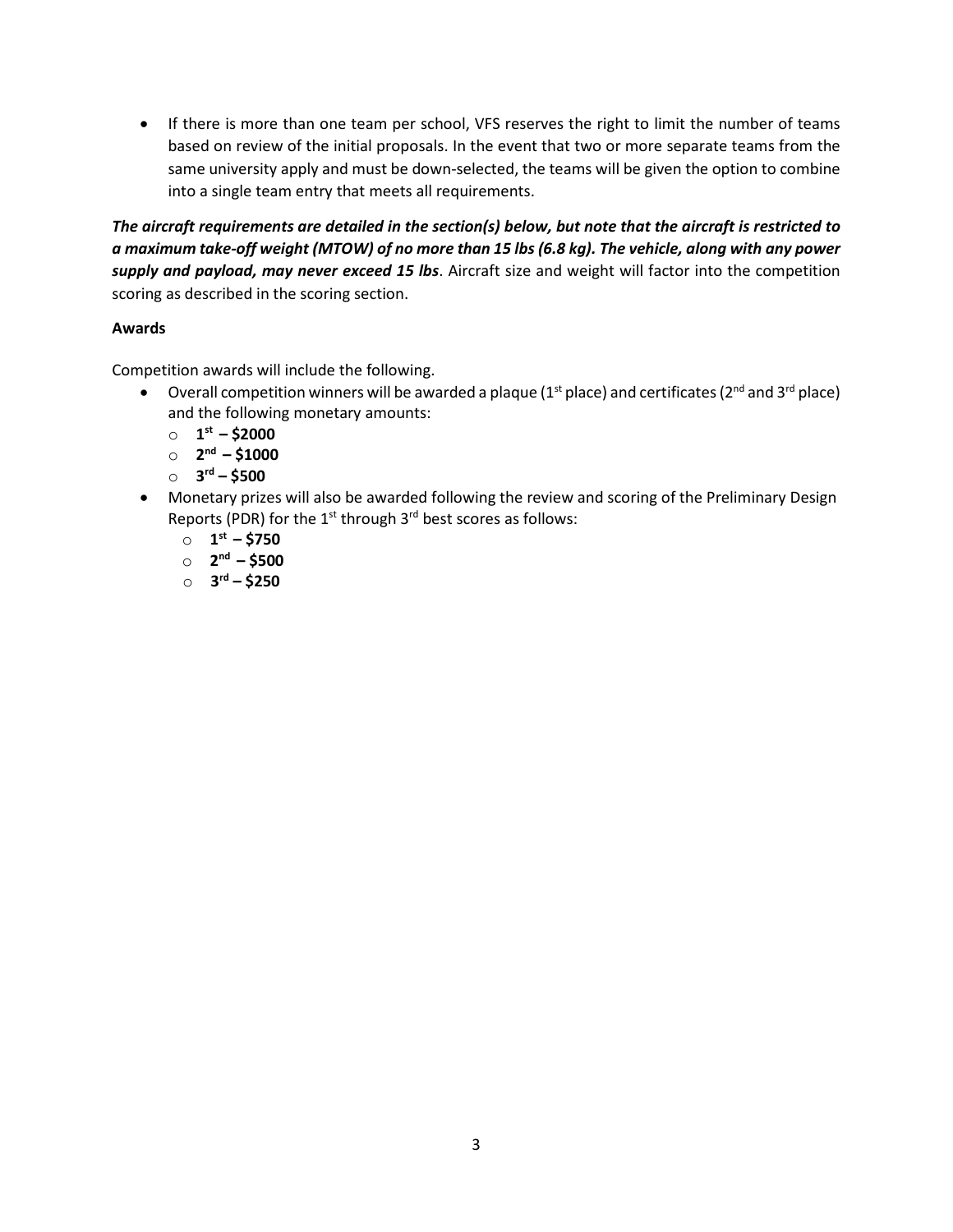#### **1.0: Timeline for Deliverables**

- Letter of Intent to Submit: **Sept. 1–Oct. 15, 2021**
	- o Teams will be notified of their status in early November
- Preliminary Design Report: **Updated to Dec. 20, 2021**
	- o Teams will be notified of results in mid to late January 2022
- Team Component List and Network Diagram **to ARL**: **March 1, 2022**
- Team Fly-off Participant List **to ARL**: **Updated to March 1, 2022**
- UAS Pilot Certifications Training & Experience **to ARL**: **due April 25, 2022** o Must include Pilot FAA Part 107 Drone Certification Information
- Final Technical Report: **May 2, 2022**
- Competition Fly-off Dates: **June 1-3, 2022**
	- o Team Check-in/Pilot Certification: **June 1, 2022**
	- o Competition Days: **June 2-3, 2022**

#### **1.1: Letter of Intent (LOI) to Submit**

#### **The VFS Design-Build-Vertical Flight Competition proposal submission window will be open from Sept. 1 to Oct. 15, 2021; LOIs should be emailed to** [FLY@HQ.vtol.org.](mailto:FLY@HQ.vtol.org)

### **The LOI submission is limited to 4-pages (including the cover page but excluding the Letter of Support))**

and must be written by the students. The LOI should include the following sections:

- Cover page including university and team name
- Team Introduction
- Organization
	- o Team roster to include name, email address and class standing
	- $\circ$  Teams can have any number of student participants working on the different phases of the competition. [Note, however, due to ARL occupancy restrictions, only five (5) team members  $-$  including any faculty  $-$  will be allowed at the competition fly-off (no exceptions). Attendance of at least one (1) faculty advisor at the fly-off is recommended but not mandatory. Refer to Eligibility rules on Page 2]
	- $\circ$  At least one (1) team lead/captain and no more than two (2) co-leads/co-captains must be identified. The team captain(s) will be the main contact for all communications related to the competition.
	- o Tentative project schedule.
- Overview of Technical Approach
	- o Briefly summarize any initial conceptual designs that the team is considering.
- Letters of Support: Please include one (1) letter of support from a Faculty Advisor letters of support do not count against the 4-page limit.
	- $\circ$  Include any secured or planned team funding, either through the university or outside sponsors.

Teams will be notified of the status of their application to the competition by early November.

#### **1.2: Preliminary Design Report (PDR)**

**The PDR is limited to 10 pages and is due Monday, Dec. 20, 2021 at 11:59 PM Eastern Standard Time (UTC-5) and emailed to** [FLY@HQ.vtol.org.](mailto:FLY@HQ.vtol.org) **Reminder: team members must be members of VFS at the**  time of the PDR submission. See [vtol.org/membership](https://vtol.org/membership)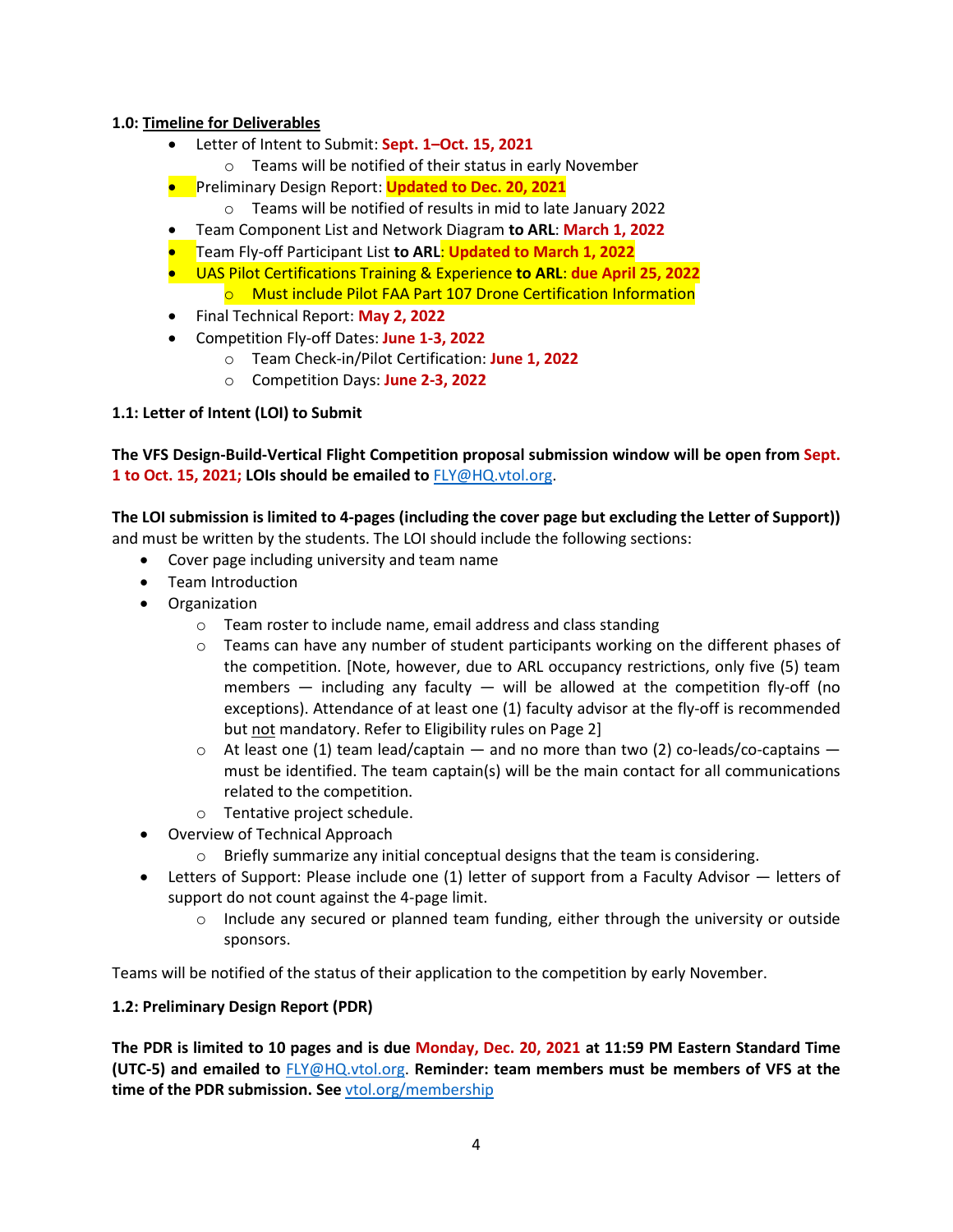All information should be within the 10-page limit, including any reference materials*.* The details of the report must include (but are not limited to) the list below. The order of information is meant to be a template for how the document is structured - it's preferred that it be in this order for judging criteria; however, it is not mandatory. Scoring criteria for the PDR is in Section 3.1.

- Summary
- Design Trade Studies
- Technical Innovations
- Design Definition
	- o Can include a Design Trade Studies section if needed.
- Fabrication Methods
- Schedule

#### **1.3: Final Technical Report (FTR)**

#### **The FTR is limited to 15 pages and is due Monday, April 25, 2022 at 11:59 PM EST (UTC-4); it must be emailed to** [FLY@HQ.vtol.org.](mailto:FLY@HQ.vtol.org)

All information should be within the 15-page limit, including any referenced materials*.* The details of this report must include (but are not limited to) the list below. The order of information is meant to be a template for how the document is structured  $-$  it's preferred that it be in this order for judging criteria; however, it is not mandatory. Scoring criteria for the FTR is in Section 3.2.

Teams are permitted to re-use relevant portions from their PDR submission (such as Trade Studies) in their FTR. However, teams should consider any judging feedback received from the PDR so that they can improve their FTR submission.

- Executive Summary
- Management Summary
- Design Trade Studies
- Technical Innovations
- Design Definition
- Drawing Package
- Fabrication Methods
- Test Plan
- Flight Test Results

#### **2.0: The Competition**

The goal of the final fly-off is to prove the capability of each team's unmanned aircraft system (UAS) as a subscale demonstrator for an advanced air mobility (AAM) aircraft. The courses, course rules and scoring have been determined to test the performance of each aircraft at the subscale level. Final competition scoring will be determined by four parts: the fly-off, the team presentations, and the two team reports, of which the fly-off will carry the most weight in final scoring. The fly-off categories of focus are:

- Range
- Agility and Speed
- Payload Capacity: the payload will be part of the flight performance course (refer to Section 2.3.1)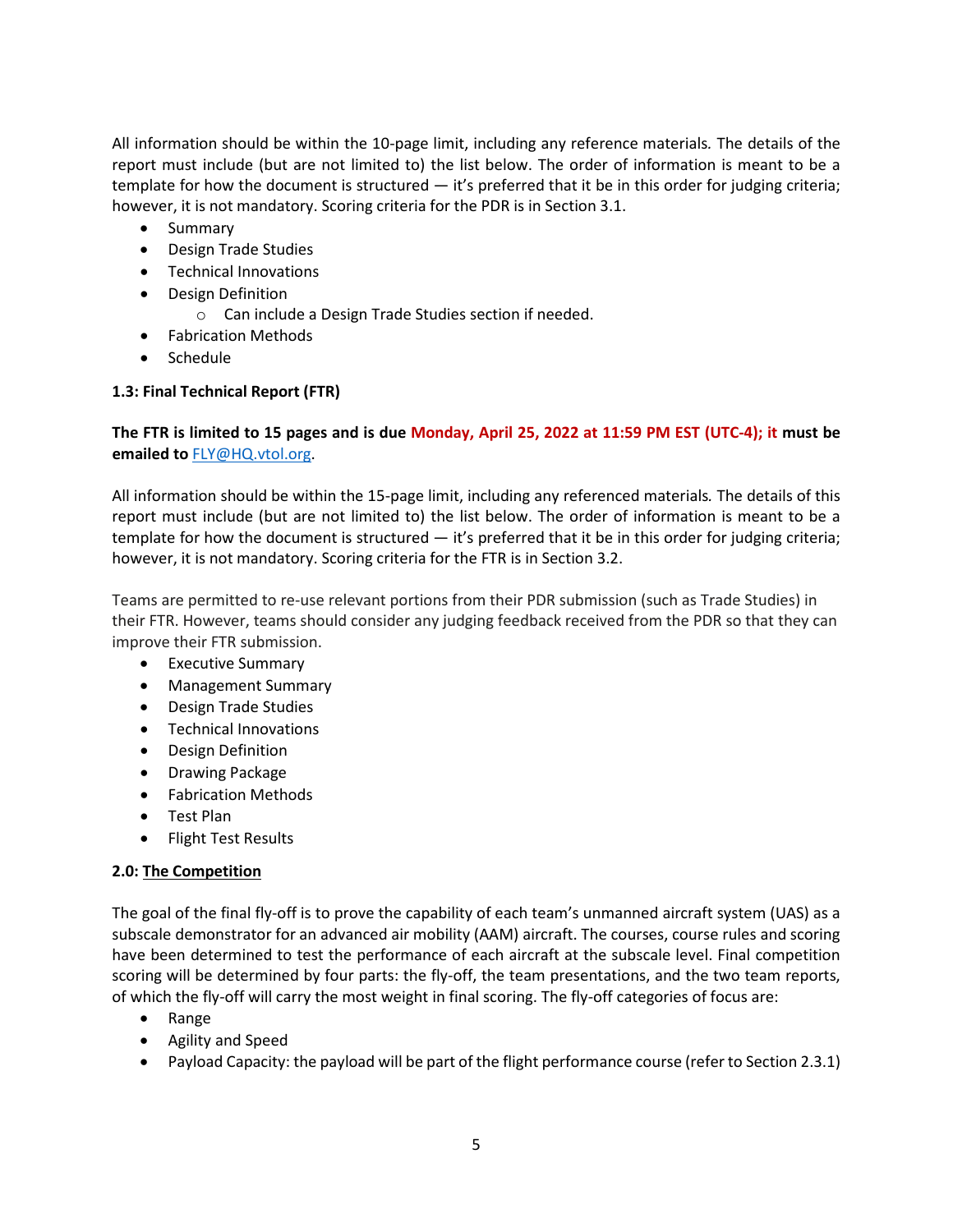- $\circ$  The payload quantity cannot be modified mid-attempt. Whatever weight the team chooses must be used for the entire course attempt. Multiple weights can be used to add up to a combined payload weight.
- $\circ$  Payloads must be the commercially available SoftGrip hand weights. These weights can be found online and range in sizes from 0.5–10 lb (0.2–4.5 kg). The hand weights cannot be modified and will be inspected and weighed at the competition. Teams must supply their own SoftGrip payloads.
- $\circ$  The payload can be secured internally, or externally with a safety wire running through the metal grommet securing it to the airframe. The securing of the payload must pass the safety inspection at the competition.
- o The payload and attachment are described more in section 2.3.1.

Components, other than batteries, cannot be changed out on the aircraft between phases of the competition. Any component that is used on the aircraft for a single course or aspect of the competition must be on the aircraft for all parts of the competition. Components may be switched 1-for-1 to replace a failed component between flight attempts.

Varying battery packs will be allowed between course attempts, including a 1-for-1 swap or a change in battery capacity that still follows the RFP rules. Any change in battery capacity must not result in the total vehicle weight exceeding the 15 lb limit.

The aircraft configuration is also not allowed to be manually changed for the different challenges. Mechanical systems that actuate components mid-attempt, however, will be allowed. Each team's pilot will be required to demonstrate controlled operation of any such mechanical systems during the pilot-incommand certification portion of the safety checks. For example, a retractable gear, tilting rotors, or a tilting wing would be allowed.

#### **2.1: Judging**

A panel of judges will be appointed for the scoring of each aspect of the competition, including the technical reports and team presentations.

The safety tests and course scoring will be carried out by ARL, VFS organizers, and other applicable judges. The majority of points for the fly-off portion of the competition will be awarded based on quantitative metrics, thus removing the potential for bias. The safety tests will be on a pass/fail basis.

#### **2.2: Safety Checks**

A series of pilot and safety checkpoints along with a UAS component checklist will be required in order for teams to participate in the final fly-off, which will be conducted by ARL. These tests are put in place to ensure a safe, reliable, properly functioning aircraft to minimize risk during the fly-off. The safety checks will involve a bench check and a hover test.

#### 2.2.1: Bench Check

The bench check will involve each team giving the judge an explanation of how the aircraft works, safety considerations, and operating procedures in front of the aircraft, prior to a thorough inspection. This will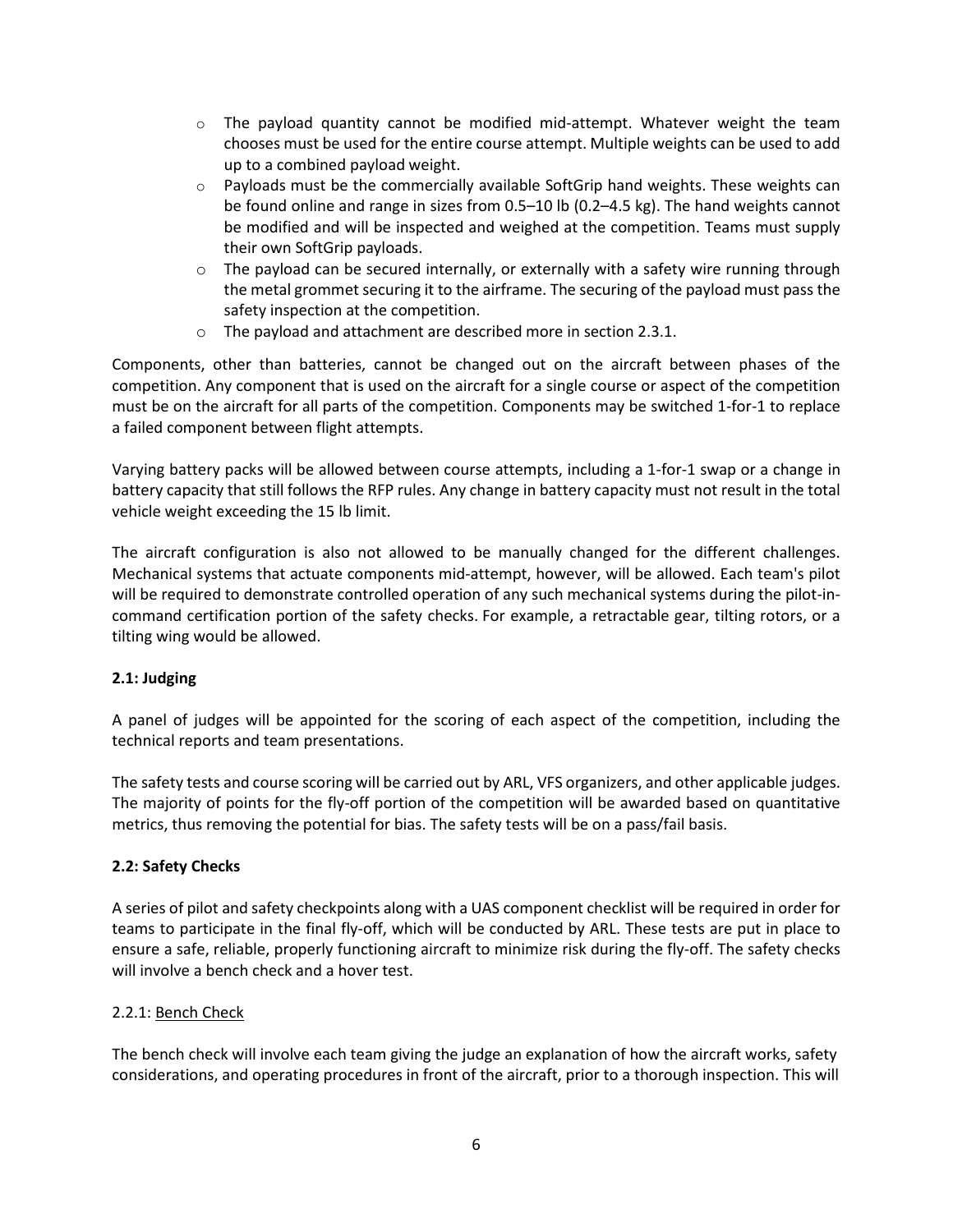provide an opportunity for judges to ensure the safety of the aircraft, provide an opportunity for any required modifications before moving on, or disqualify an aircraft deemed unsafe or non-compliant.

If an aircraft does not meet all of the safety requirements, the team can apply modifications and ask for an additional bench check. If a team still does not meet the safety requirements, the team will only be allowed to perform the presentation, not the flight missions. For the autonomous mission (as described in Section 2.3.2), the team must prove the remote-kill functionality of the vehicle's power system while operating in autonomy mode during this check.

The judges will be looking for the following:

- The remote controller must demonstrate a lost-link power-cut functionality
- Proper operation of the shunt plug and verification of the correct location
- Battery type verification
- Weighing of the aircraft
- Measurement of the aircraft's maximum dimension
- Checking for suitable integrity and rigidity of the aircraft
- Demonstrating remote-kill functionality in autonomy mode

#### 2.2.2: Hover Test

ARL will run a pilot-in-command certification procedure to certify each team's pilot for operations on the ARL grounds. The pilot certification checklist consists of a straightforward demonstration of basic remote piloting skills and safety. The safety check is not meant to test a pilot's skill, but rather the general ability of the pilot to control their aircraft in routine flight. The specifics of the safety check will be provided to the selected teams. Team pilots will also be required, as part of this check, to demonstrate safe and controlled operation of any mechanical systems used to actuate vehicle components mid-flight, as mentioned in Section 2.0.

The hover test will require each team to power on their aircraft, hover at a specified height, display each directional control input, and make a controlled landing. The aircraft must remain aloft under pilot control for at least 60 seconds before being set back down.

#### **2.3: The Fly-Off**

- Team pilots must have proof of their FAA Part 107 Drone Certification (US based teams) or equivalent certifying authority (non-US based teams) in order to compete. *Refer to Section 7.0 Pilot Requirements*
- Participating team's UAS Component List must also meet ARL requirements. *Refer to Section 8.0 ARL Component List Requirements for more detailed information.*
- Teams that successfully complete the safety checks will be permitted to participate in the fly-off. This will consist of two courses — the flight performance course to test aircraft performance, and the autonomy course to test the aircraft's autonomous flight capability.
- The designated test site, located at ARL's R2C2 is shown below in Figure 1. It depicts a 600-ft (183 m)-diameter gravel pad and the location of multiple CONEX shipping containers that comprise a Military Operations in Urban Terrain (MOUT) environment.
- The MOUT environment will be present within the test area and must be accounted for during course runs. A majority of the MOUT building structures are made up of 40' x 9.5' x 8' (LxHxW) shipping containers. These will not be used for the competition.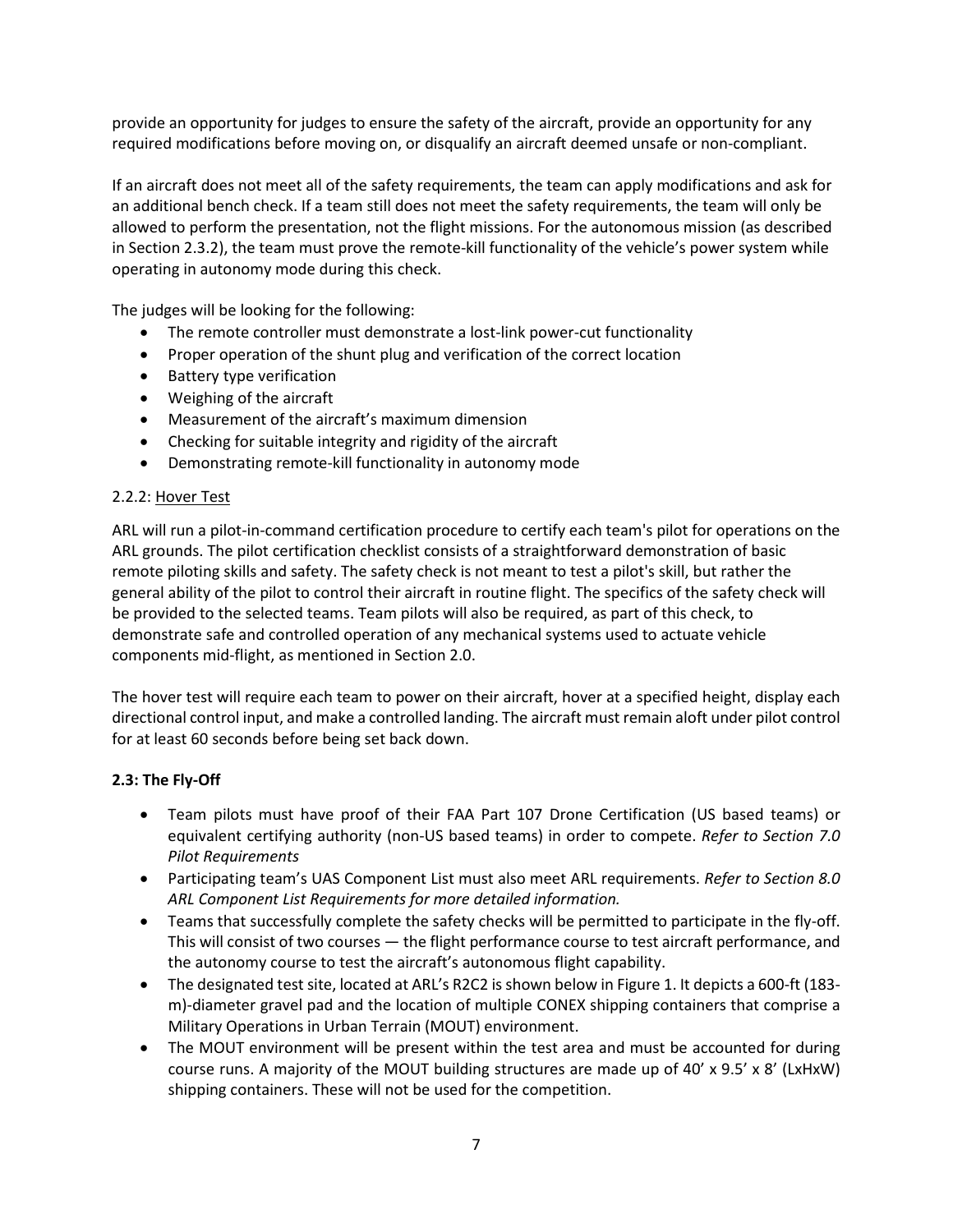| Legend                                           |                                                       |
|--------------------------------------------------|-------------------------------------------------------|
| Single Story                                     |                                                       |
| Two Story<br>Four Story                          |                                                       |
| Stairs (Ground to 2 <sup>nd</sup> Story)         |                                                       |
| O Existing electrical panel and conduit stub-ups |                                                       |
| Market (x1)                                      |                                                       |
|                                                  |                                                       |
| Office (x1)                                      |                                                       |
|                                                  |                                                       |
|                                                  |                                                       |
| Community Center (x1)                            |                                                       |
|                                                  |                                                       |
|                                                  |                                                       |
| School (x1)                                      |                                                       |
|                                                  |                                                       |
|                                                  |                                                       |
|                                                  |                                                       |
|                                                  |                                                       |
| Store (x1)                                       |                                                       |
|                                                  |                                                       |
| Fuel Station (x1)                                |                                                       |
| <b>COLL</b>                                      |                                                       |
|                                                  |                                                       |
| Housing (x2)                                     |                                                       |
| <b>Service Control</b>                           |                                                       |
|                                                  | Note: MOUT buildings                                  |
| Tower (x1)                                       | approximately to scale relative<br>to satellite image |
|                                                  |                                                       |





#### 2.3.1: Flight Performance Course

This course tests the vehicle's performance. A known challenge for electric aircraft is the low specific density in current battery technology. This means that to meet functional ranges, the aircraft must operate as efficiently as possible during cruise flight to achieve longer ranges and be marketable for mission success.

- The vehicle will be loaded with at least a 2 lb SoftGrip weight that is provided by the team and is installed before powering on the vehicle, see Figure 2.
- Teams have the opportunity to use a heavier payload as they see fit, subject to the above restrictions and those in Section 2.0.
- The payload fraction will be scored as shown in Table 6.
- The vehicle with any SoftGrip payload will be weighed prior to the flight. The combined weight must be less than 15 lbs.
- The SoftGrip weights can be found and purchased online (e.g. Amazon.com or Walmart.com).
- The payload must be secured to the aircraft, either internally or externally with a safety wire running through the grommet that connects to the airframe.

The course directions are specified below:

- Power on the aircraft (with the chosen payload already installed)
	- o The pilot will immediately activate the remote-kill function if either the pilot or the course judge deems it necessary.
- Pilot and navigator enter pilot, navigator and judge box
- Lift off vertically to a height of approximately 5 ft (cleared visually by the course judge)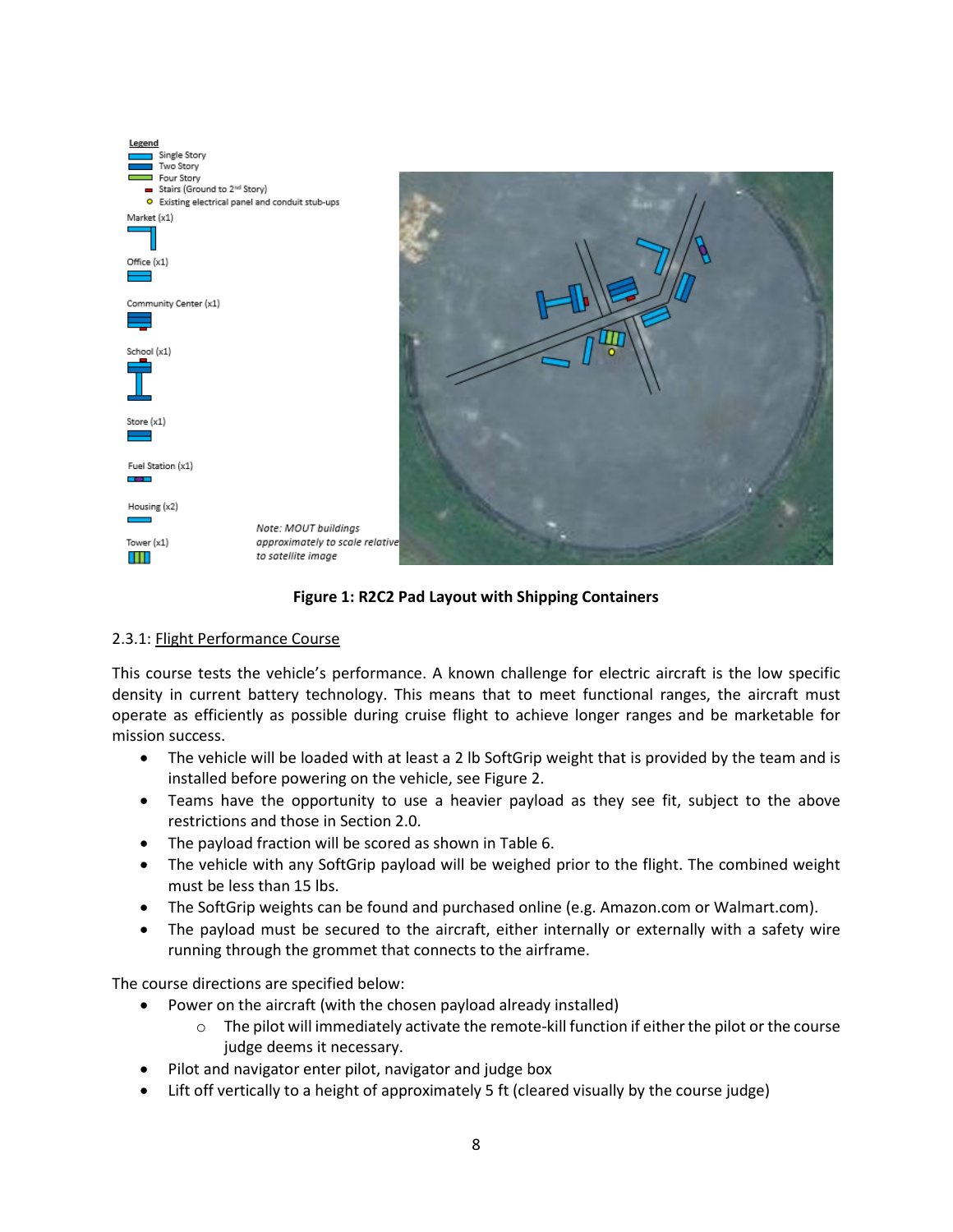- Fly around the course as shown in Figure 3
	- o Come to a full VTOL landing inside each landing zone (30' diameter circle)
		- The navigator should be equipped with a pair of binoculars or similar, to help the pilot land the vehicle within each landing zone
		- Within each landing zone, it is expected that the aircraft will land vertically and take-off vertically. The aircraft's rotors may remain spinning during the touchdown, but the aircraft must be in contact with the ground and not translating for the range official to waive a flag signaling a satisfactory touchdown. A rolling touch and go is not permitted.
		- A VTOL touch and go isrequired. As soon as the range official signifies a complete touchdown by waiving their flag, the pilot can take-off and proceed through the course. There is no minimum touchdown time requirement.
	- o A range official will be stationed near each landing zone to waive a flag signaling a stationary landing has been satisfied
		- Range officials will be in communication with the course judge via walkie-talkie, and can communicate to the pilot through the course judge if the vehicle has touched down short or long of the landing zone
- The number of completed laps will be recorded for the lap score portion; no partial credit will be given for uncompleted laps.
- A maximum time limit of 10 minutes will be imposed on the course.
- When the aircraft is either low on power, or has surpassed the 10-minute course limit, it must enter the start/end VTOL zone above 5 ft, and descend vertically to a controlled landing
	- $\circ$  Each pilot must make the 'safe-pilot' determination as to when they must return to the start/end VTOL zone.
	- $\circ$  If the vehicle is unable to safely return and land at the start/end VTOL zone (i.e. running out of battery mid-flight), a penalty deduction of 3 complete laps will be incurred.
- Power down the aircraft



Figure 2: SoftGrip 2 lb. Payload (1.0" H x 7.0" L x 2.0" W)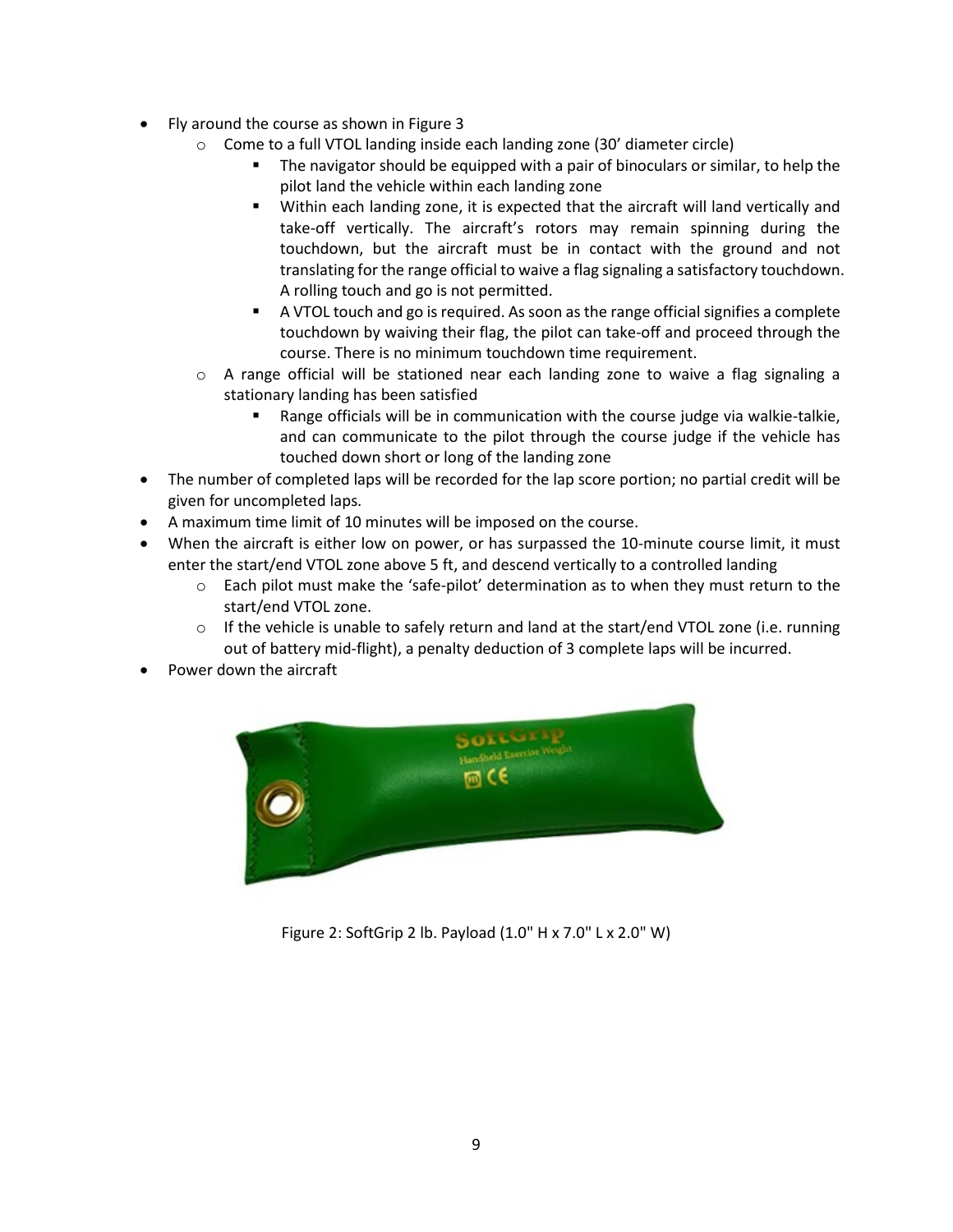

**Figure 3: Flight Performance Course Layout**

#### 2.3.2: Autonomy Course

The autonomy course requires the same VTOL landing zones from the flight performance course to be programmed via GPS coordinates into the aircraft's control system that the vehicle will then autonomously fly. The course scoring is shown in Table 7.

- The waypoints must be followed in the same order as seen in Figure 3.
- The precise GPS coordinates will be supplied later. Teams attempting the autonomy course are required to prove the remote-kill functionality of the vehicle's power system while operating in autonomy mode during the bench check.
- A "how-to" guide that is specific to autonomy is also being published on the DBVF webpage with recommended equipment and helpful tips (see Section 9 of this document).

The course directions are specified below:

- Power on the aircraft
	- $\circ$  The pilot will immediately activate the remote-kill function if either the pilot or the course judge deems it necessary.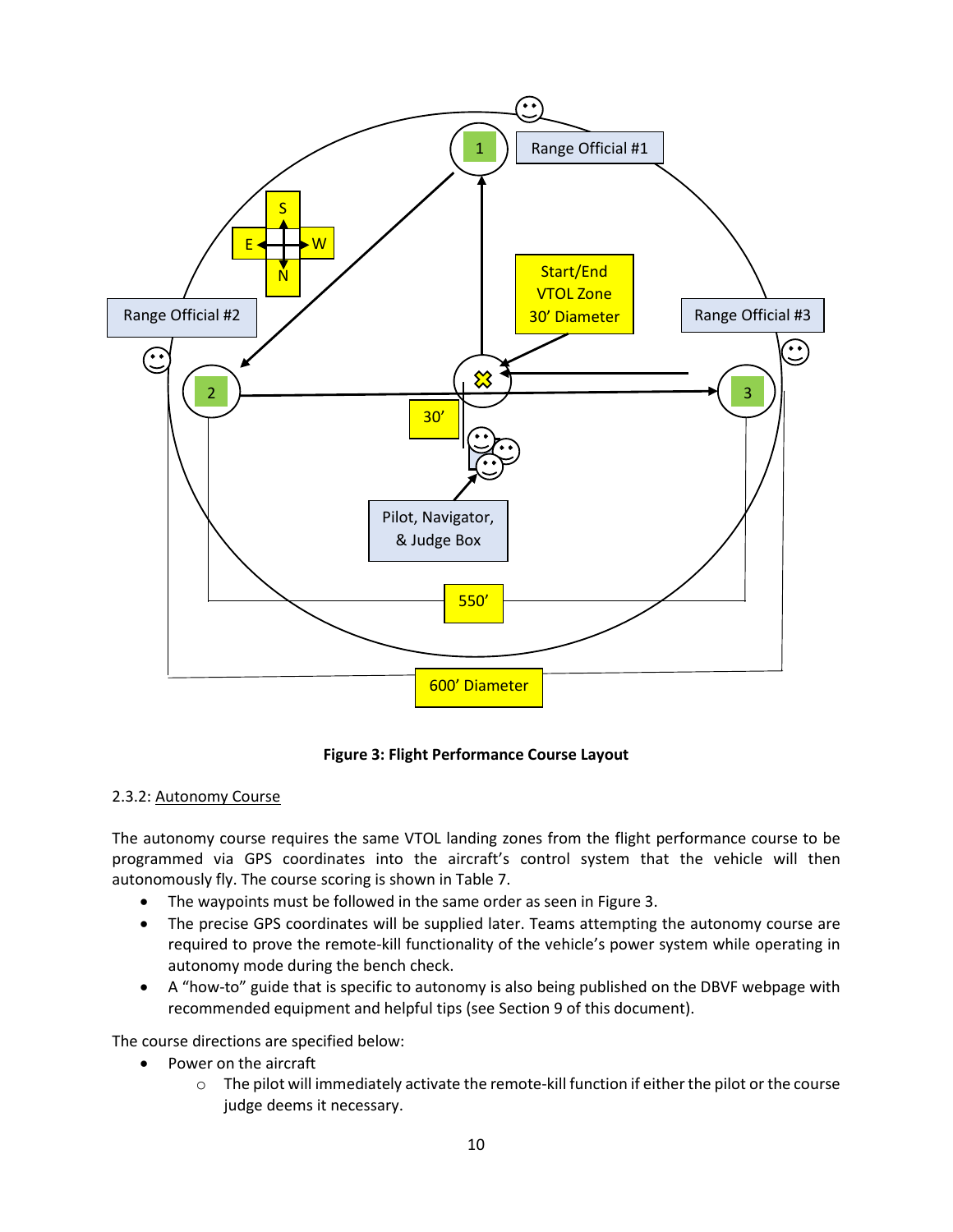- Pilot enters pilot zone and commands a start of the vehicle's autonomous flight
- Aircraft must climb vertically to a height of approximately 5 ft above the ground, cleared visually by the course judge
- Fly around the course as shown in Figure 3
	- o Land and take-off in the general location of each numbered point
- After departing the third waypoint, the aircraft must enter the VTOL zone above 5 ft., and descend vertically to a controlled landing
- Power down the aircraft

#### **2.4: Presentations**

Final presentations given by each team will contain an overview of the content from the Final Technical Report. This will involve a deep look into the design drivers based on the initial trade studies, operating procedures, manufacturing methods, and overall project expenses. This material may be presented by no less than 2 people, and no more than 5 people. Each presenter must be a student member of the team. The presentations will be open to all competition participants, with a private Q&A session with the judges following each presentation.

The team should bring their presentation on a USB flash drive. The maximum time allowed for the presentation is 10 minutes. There is a 5-minute question period from the audience and another 5-minute private Q&A session from the judges after each presentation.

The presentation must be in English and should include, but is not limited to:

- Team member introductions
- Trade studies and analysis leading to the selection of the conceptual design used
	- $\circ$  Plots, videos, or images of any quantitative methods, including theoretical design and performance calculations, finite element analysis (FEA), or computational fluid dynamics (CFD) simulations completed
- Final design and fabrication
- Ground and flight testing
	- o Videos or images of testing are encouraged

The presentations are graded according to the rubric in section 3.3.

#### **3.0: Scoring**

Scoring considerations will include the summation of the following:

- Preliminary Design Report (PDR); 100 Points Possible
	- $\circ$  Scoring carried out by the judges in accordance with the rubric in section 3.1 and will be returned to teams mid-January 2022
- Final Technical Report (FTR); 100 Points Possible
	- $\circ$  Scoring carried out by the judges in accordance with the rubric in section 3.2 and will be returned to teams by mid-May 2022
- Team Presentations; 100 Points Possible
	- o Scoring carried out by the judges in accordance with the rubric in section 3.3
- Aircraft Mission Performance; 300 Points Possible
	- $\circ$  Scoring will be carried out by the VFS organizers in accordance with the rubrics in section 3.4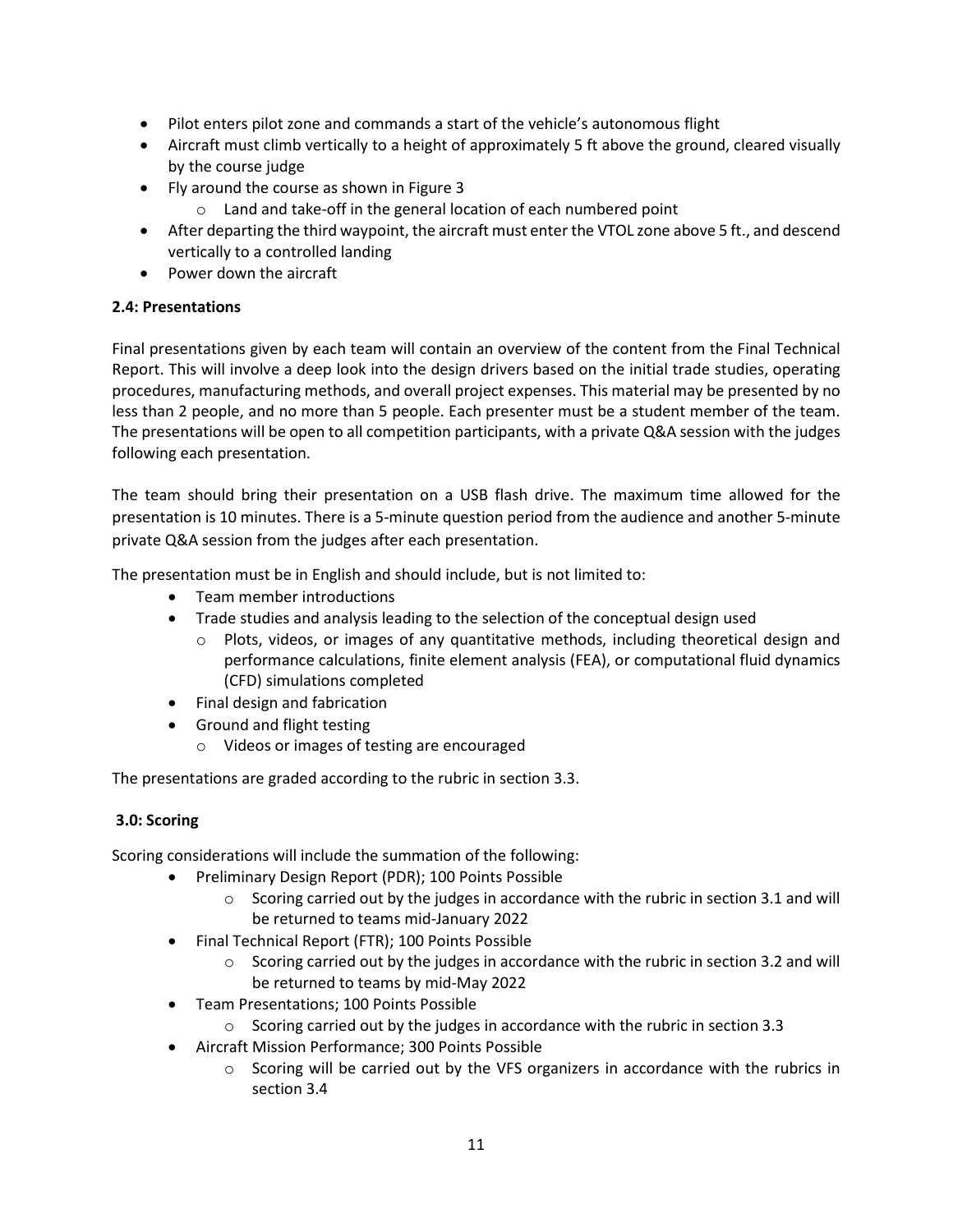#### **3.1: Preliminary Design Report (PDR) Scoring**

| <b>Table 1: Preliminary Design Report Scoring Criteria</b> |                                                                                                         |  |
|------------------------------------------------------------|---------------------------------------------------------------------------------------------------------|--|
| <b>Section</b>                                             | Requirement                                                                                             |  |
| <b>Summary</b>                                             | Overall description of team organization (leadership, sub teams and<br>responsibilities)                |  |
| (5 points)                                                 | Brief description of problem to be solved (purpose of design)                                           |  |
|                                                            | Summarizes main point from subsequent sections                                                          |  |
|                                                            | Mission requirements decomposed into subsystem requirements                                             |  |
| <b>Design Trade</b>                                        | Sensitivity study of design parameters discussed, with design drivers detailed                          |  |
| <b>Studies</b>                                             | Review of configurations considered                                                                     |  |
| (15 points)                                                | Describe selection process, reasoning and results (e.g. configuration, motors,<br>props, etc.)          |  |
|                                                            | Detail any unique design approaches used by the team (i.e. aircraft<br>configuration)                   |  |
| <b>Technical</b><br><b>Innovations</b>                     | Detail any unique technologies or manufacturing techniques being used by the<br>team                    |  |
| (15 points)                                                | Describe "mission model" used for predicting system performance                                         |  |
|                                                            | Mission model description includes equations, sources of inputs, assumptions<br>made, and uncertainties |  |
|                                                            | Overview of chosen design configuration                                                                 |  |
|                                                            | All key subsystems presented (airframe, propulsion system, electronics)                                 |  |
|                                                            | Document dimensional parameters of design                                                               |  |
|                                                            | Document predicted mission performance                                                                  |  |
| <b>Design Definition</b><br>(25 points)                    | Provide estimate of aircraft lift and drag and method of prediction                                     |  |
|                                                            | Provide estimate of static and dynamic stability and method of prediction                               |  |
|                                                            | Drawing of aircraft: front view                                                                         |  |
|                                                            | Drawing of aircraft: side view                                                                          |  |
|                                                            | Drawing of aircraft: top view                                                                           |  |
| <b>Fabrication</b>                                         | Manufacturing processes investigated, discussed and compared                                            |  |
| <b>Methods</b>                                             | Discussion on how investigated materials and methods were down-selected                                 |  |
| (15 points)                                                | Final manufacturing process presented in detail                                                         |  |
| <b>Schedule</b><br>(5 Points)                              | Schedule includes key actions through report deliverable and presentation                               |  |
|                                                            | Schedule includes detail on design, prototype, and testing phases (especially                           |  |
|                                                            | high-risk items)                                                                                        |  |
|                                                            | Schedule includes detail for subcomponent design                                                        |  |
| <b>Presentation and</b><br>Organization<br>(20 points)     | Proper grammar, spelling and formatting                                                                 |  |
|                                                            | Figures & texts taken from published works are referenced                                               |  |
|                                                            | Reference list at the end of the document in numerical order as cited in the text                       |  |
|                                                            | Logical progression of report; easy to read with headings, etc.                                         |  |
| Total (100 points)                                         |                                                                                                         |  |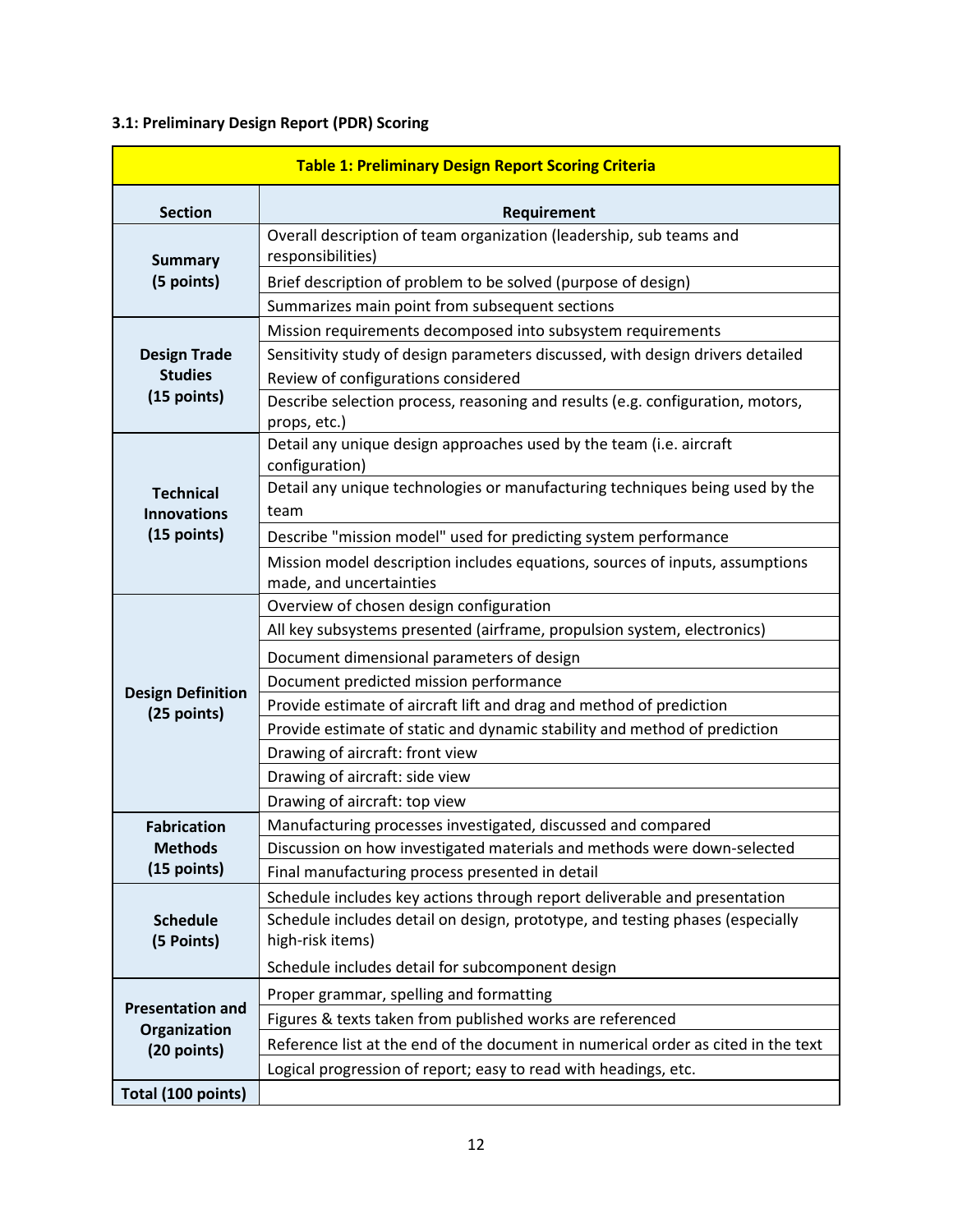Monetary prizes will also be awarded following the review and scoring of the preliminary design reports for the  $1^{st}$  through  $3^{rd}$  best scores as follows:

- $\cdot$  1<sup>st</sup> \$750
- $\bullet$  2<sup>nd</sup> \$500
- $3^{rd} $250$

#### **3.2: Final Technical Report (FTR) Scoring**

| <b>Table 2: Final Technical Report Scoring Criteria</b> |                                                                                          |  |
|---------------------------------------------------------|------------------------------------------------------------------------------------------|--|
| <b>Section</b>                                          | Requirement                                                                              |  |
|                                                         | Contains objective statement                                                             |  |
|                                                         | Brief description of problem to be solved (purpose of design)                            |  |
| <b>Executive Summary</b><br>(10 points)                 | Discussed the planned approach to achieve all objectives                                 |  |
|                                                         | Summarizes main point from subsequent sections                                           |  |
|                                                         | Clear and concise, uses proper grammar; 2 pages max.                                     |  |
| <b>Management</b>                                       | Overall description of team organization (leadership, sub teams and<br>responsibilities) |  |
| <b>Summary</b>                                          | Schedule includes key actions through report deliverable and presentation                |  |
| (5 points)                                              | Schedule includes detail on design, prototype and testing phases                         |  |
|                                                         | Schedule includes detail for subcomponent design                                         |  |
|                                                         | Mission requirements decomposed into aircraft subsystem requirements                     |  |
| <b>Design Trade</b>                                     | Sensitivity study of design parameters discussed, major design drivers detailed          |  |
| <b>Studies</b>                                          | Review of configurations considered                                                      |  |
| (5 points)                                              | Describe concept weighting, selection process and results (e.g. configuration,           |  |
|                                                         | motors, props, etc.)                                                                     |  |
|                                                         | Detail any unique design considerations or technologies used by the team                 |  |
| <b>Technical</b>                                        | Describe "mission model" used for predicting system performance                          |  |
| <b>Innovations</b>                                      | Mission model description includes equations                                             |  |
| (10 points)                                             | Mission model discusses source of inputs (aero, propulsion, environment, etc.)           |  |
|                                                         | Mission model includes discussion of assumptions and uncertainties                       |  |
|                                                         | Sub system discusses all key components (airframe, propulsion system,<br>electronics)    |  |
|                                                         | Structural analysis of key structural components, includes max. expected loads           |  |
| <b>Design Definition</b>                                | Document dimensional parameters of final design                                          |  |
| (15 points)                                             | Document mission performance for final design                                            |  |
|                                                         | Weight and balance of final design                                                       |  |
|                                                         | Provide estimate of aircraft lift and drag and method of prediction                      |  |
|                                                         | Provide estimate of static and dynamic stability and method of prediction                |  |
|                                                         | Drawing of aircraft: front view                                                          |  |
| <b>Drawing Package</b><br>(15 points)                   | Drawing of aircraft: side view                                                           |  |
|                                                         | Drawing of aircraft: top view                                                            |  |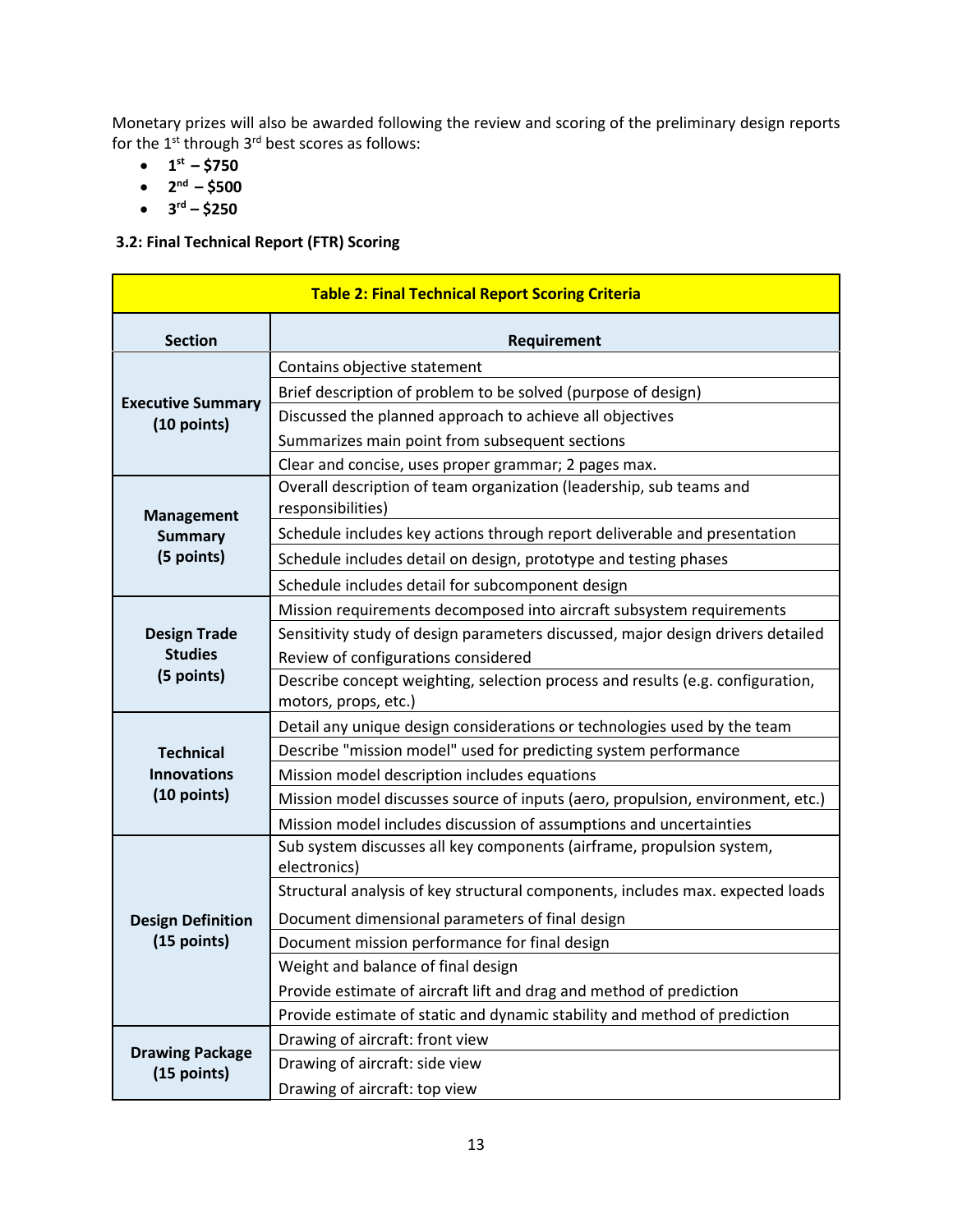|                                                     | Drawing of aircraft: isometric view                                                                              |  |
|-----------------------------------------------------|------------------------------------------------------------------------------------------------------------------|--|
|                                                     | Structural arrangement drawing present (showing mechanical interfaces, spars,<br>ribs, gear, etc.)               |  |
|                                                     | Systems layout/location drawing present (showing motor, servos, speed<br>controllers, batteries, receiver, etc.) |  |
|                                                     | Quality, detail and thoroughness of drawings                                                                     |  |
| <b>Fabrication</b><br><b>Methods</b><br>(10 points) | Manufacturing processes investigated, discussed, and compared                                                    |  |
|                                                     | Discussion on how investigated materials and methods were down-selected                                          |  |
|                                                     | Final manufacturing process presented in detail                                                                  |  |
| <b>Test Plan</b>                                    | Discussion of major tests planned (i.e. wind tunnel, structural, propulsive,<br>flight, etc.)                    |  |
| (5 points)                                          | Test objectives for each                                                                                         |  |
|                                                     | Describes proposed set up and data to be collected for each                                                      |  |
|                                                     | Describe the demonstrated performance of key subsystems (propulsion,<br>structure, electrical, etc.)             |  |
| <b>Flight Test Results</b><br>(5 points)            | Compare to predictions and explain any differences and improvements made                                         |  |
|                                                     | Describe the demonstrated performance of your complete aircraft solution<br>(flight testing)                     |  |
|                                                     | Proper grammar, spelling, formatting                                                                             |  |
| <b>Presentation and</b>                             | Figures & texts taken from published works are referenced                                                        |  |
| Organization<br>(20 points)                         | Reference list at the end of the document in numerical order as cited in the<br>text                             |  |
|                                                     | Logical progression of report; easy to read with headings, etc.                                                  |  |
| Total (100 points)                                  |                                                                                                                  |  |

#### **3.3: Presentation Scoring**

| <b>Table 3: Final Presentation Scoring Criteria</b> |                                                                                               |
|-----------------------------------------------------|-----------------------------------------------------------------------------------------------|
| <b>Section</b>                                      | Requirement                                                                                   |
| <b>Team</b>                                         | Showed breakdown of team roles and responsibilities throughout competition                    |
| Organization<br>$(10$ points)                       | Gantt chart discussing timelines proposed vs. actual                                          |
| Originality<br>$(15$ points)                        | Major subassemblies not off-the-shelf (e.g., airframe - excludes motors, props,<br>batteries) |
|                                                     | Innovative engineering used to solve the competition challenges (out of the box<br>ideas)     |
| <b>Engineering</b>                                  | Presentation of concepts considered and down selection process to final design<br>concept     |
| $(25$ points)                                       | Validation/testing process (bench testing, wind tunnel, flight testing, etc.)                 |
|                                                     | flight video                                                                                  |
| Drawings (15<br>points)                             | Aircraft 3D CAD renderings of vehicle and pertinent sub-systems                               |
|                                                     | Structural arrangement drawing or rendering (showing mechanical interfaces,                   |
|                                                     | spars, ribs, gear, etc.)                                                                      |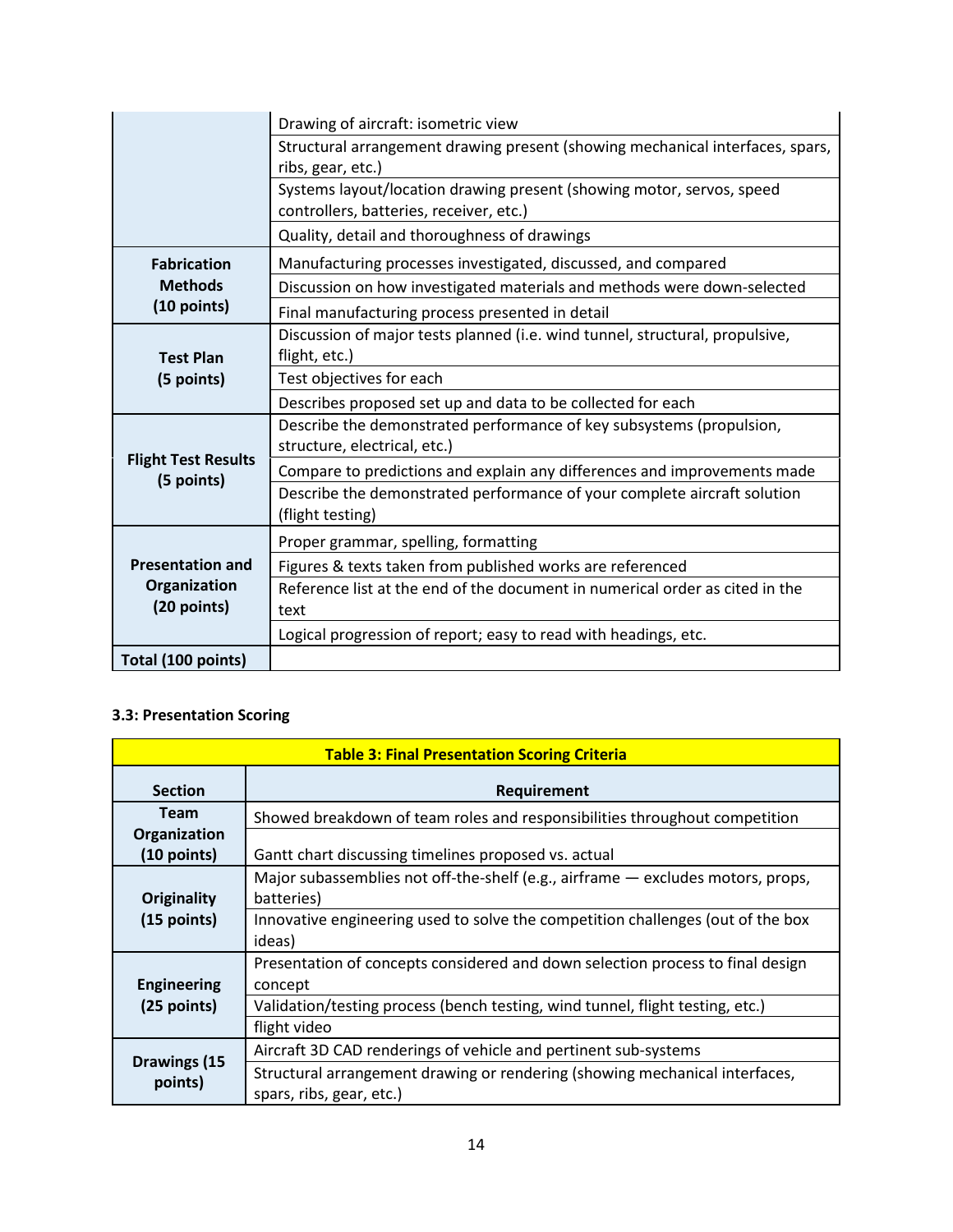| <b>Publicity</b>        | Use of graphics or charts to convey vehicle performance                    |  |
|-------------------------|----------------------------------------------------------------------------|--|
| (15 points)             | Successfully conveyed why final design was the rational choice given their |  |
|                         | assumptions                                                                |  |
| Presentation            | Clear, easy to follow, logical presentation of material                    |  |
| $(15$ points)           | Good speaking presence and breakdown of material across presenting team    |  |
|                         | members                                                                    |  |
| <b>Public Relations</b> | Successfully fielded audience and/or judges' questions                     |  |
| (5 points)              |                                                                            |  |
|                         |                                                                            |  |
| <b>Total: 100</b>       |                                                                            |  |

#### **3.4: Aircraft Mission Performance Scoring**

- Safety Checks (Pass/Fail)
	- o Bench Check Completion
	- o Hover Test Completion

#### 3.4.1: Flight Performance Course Scoring

Points awarded for the flight performance course will be broken down into interval achievements towards mission completion. The scoring breakdown consists of:

- 1. The aircraft rising vertically out of the start/end VTOL zone (Pass/Fail)
	- a. Failing this portion results in zero points for the course attempt.
- 2. Properly maneuvering around the course as described in Section 2.3.1 with controlled VTOL touch downs inside each of the designated landing zones (Pass/Fail)
	- a. Failing this portion results in zero points for the course attempt.
- 3. Controlled final landing inside the start/end VTOL zone (Pass/Fail)
	- a. Failing this portion results in zero points for the course attempt.
- 4. Course time score (points awarded as shown in Table 4)
	- a. Time for the first three laps will be recorded for this scoring section.
- 5. Course lap score (points awarded as shown in Table 5)
	- b. Total number of laps completed will be recorded for this scoring section.
- 6. Course payload fraction score (points awarded as shown in Table 6)
	- a. Payload fraction defined as (payload weight)/(MTOW)

#### **Table 4. Flight Performance Course Scoring**

| Flight Performance Course Time Score (50 possible points); N = Total Number of Teams |                                |
|--------------------------------------------------------------------------------------|--------------------------------|
| $nth$ Place (n = 1 for team with fastest time)                                       | $50 * ((N + 2) - n) / (N + 1)$ |

#### **Table 5. Flight Performance Course Lap Scoring**

| Flight Performance Course Lap Score (50 possible points); N = Total Number of Teams |                                            |
|-------------------------------------------------------------------------------------|--------------------------------------------|
| $nth$ Place (n = 1 for team with most laps)                                         | $\left(50*(N+2)-n\right)/\left(N+1\right)$ |

#### **Table 6. Flight Performance Course Payload Fraction Scoring**

Flight Performance Course Payload Score (50 possible points); N = Total Number of Teams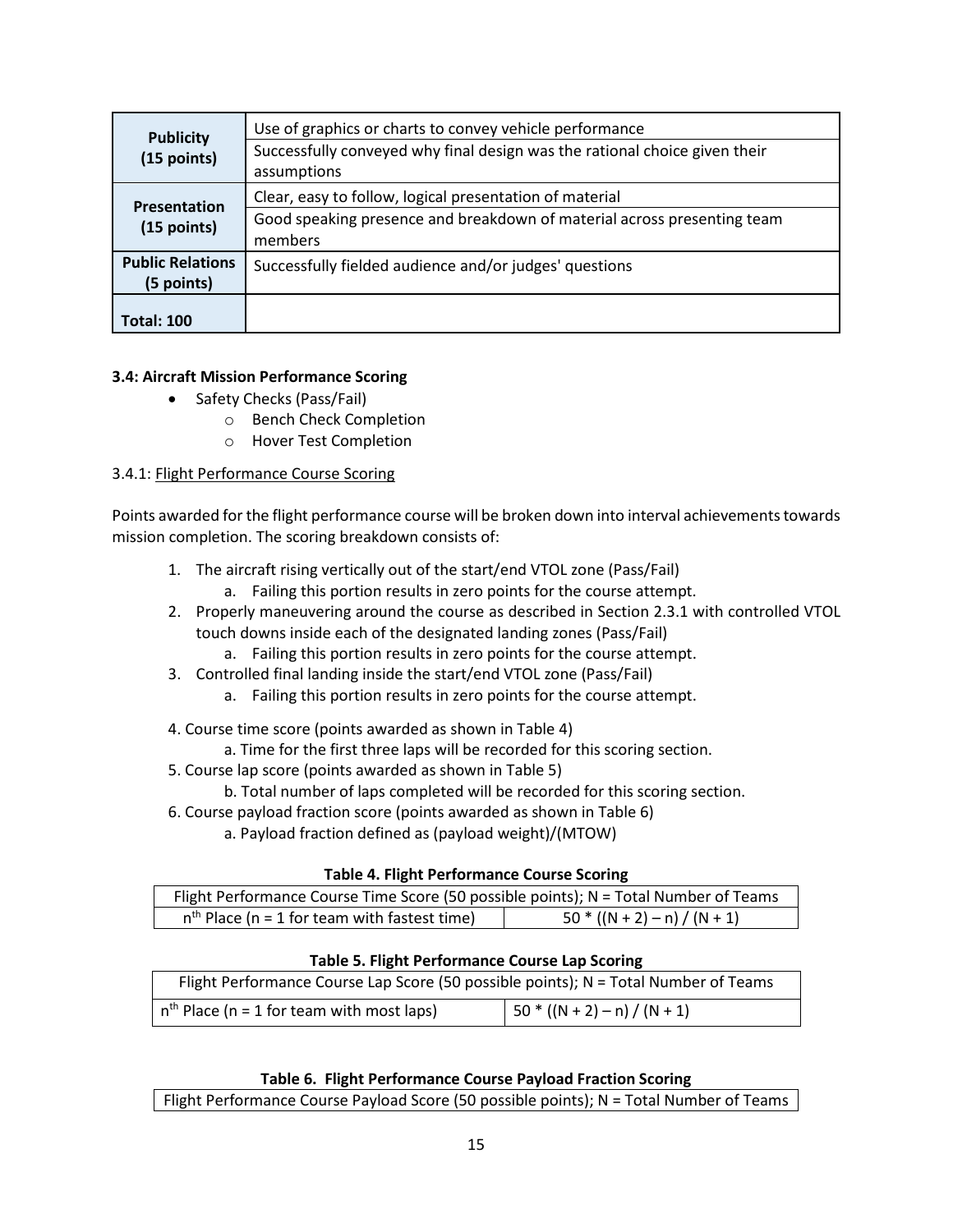| $\mid$ n <sup>th</sup> Place (n = 1 for highest payload fraction) | $(50 * ((N + 2) - n) / (N + 1))$ |
|-------------------------------------------------------------------|----------------------------------|
|-------------------------------------------------------------------|----------------------------------|

#### 3.4.2: Autonomy Course Scoring

Each team to successfully complete the autonomy course will be awarded full points.

| <b>Table 7: Autonomy Course Scoring</b>     |     |
|---------------------------------------------|-----|
| Autonomy Course Score (150 possible points) |     |
| Successfully Completed Course               | 150 |

#### **4.0: Aircraft Design Restrictions and Requirements**

1. Maximum Weight: Aircraft maximum take-off weight must be no more than 15 lb.

- This weight limit includes any payload used for the flight performance course. For example, a 13-lb aircraft would fly at the maximum allowable 15 lb when carrying a 2-lb payload.
- **A vehicle will not be allowed to fly if it is over 15 lb. This means that the aircraft, all systems, power sources, and any payloads are all counted against this 15-lb maximum.**

2. Power System: The aircraft must be electric (electric power source and electric motors).

3. Propulsion System Batteries: For the purpose of competition safety, unaltered commercially available LiPo batteries of six cells or less (6S or less) may be used. The team needs to select the proper capacity for their vehicle.

- Each battery is limited to 100 W-hr.
- Each battery used in the propulsion system must have a fuse directly in-line with its positive terminal that has a maximum continuous current rating equal to or less than the maximum continuous discharge rating of the battery. i.e. A-hr x maximum continuous (constant) Coulomb rating.
- Multiple batteries following the above requirements can be combined in parallel for the propulsion system.
	- o Each battery must be identical and have its own fuse on its positive lead.
	- o Note\* A different capacity battery can be used to power the ESC/flight control system that follows the battery guidelines specified throughout the RFP.
- All LiPo batteries at the competition must be charged and stored inside a LiPo charging bag. They are only allowed out while being actively used with the aircraft.
- Onsite charging is allowed and power will be provided by ARL.
- A 6S LiPo battery has a nominal voltage of 22.2V (3.7V/cell) and charging these batteries to the manufacturer's specified capacity is allowed (typically 4.2V/cell).

4. Power Source: Aircraft must have a separate power source for the flight control system. A LiPo battery that also follows the specifications under point 3 and throughout the RFP must be used, except that it can differ in capacity from the propulsion system battery/batteries.

5. Minimum Payload: The aircraft must be capable of carrying a minimum payload of 2 lb (907 g) for use in the flight performance course. There is no maximum payload limit, as long as teams stay within the 15 lb MTOW limit.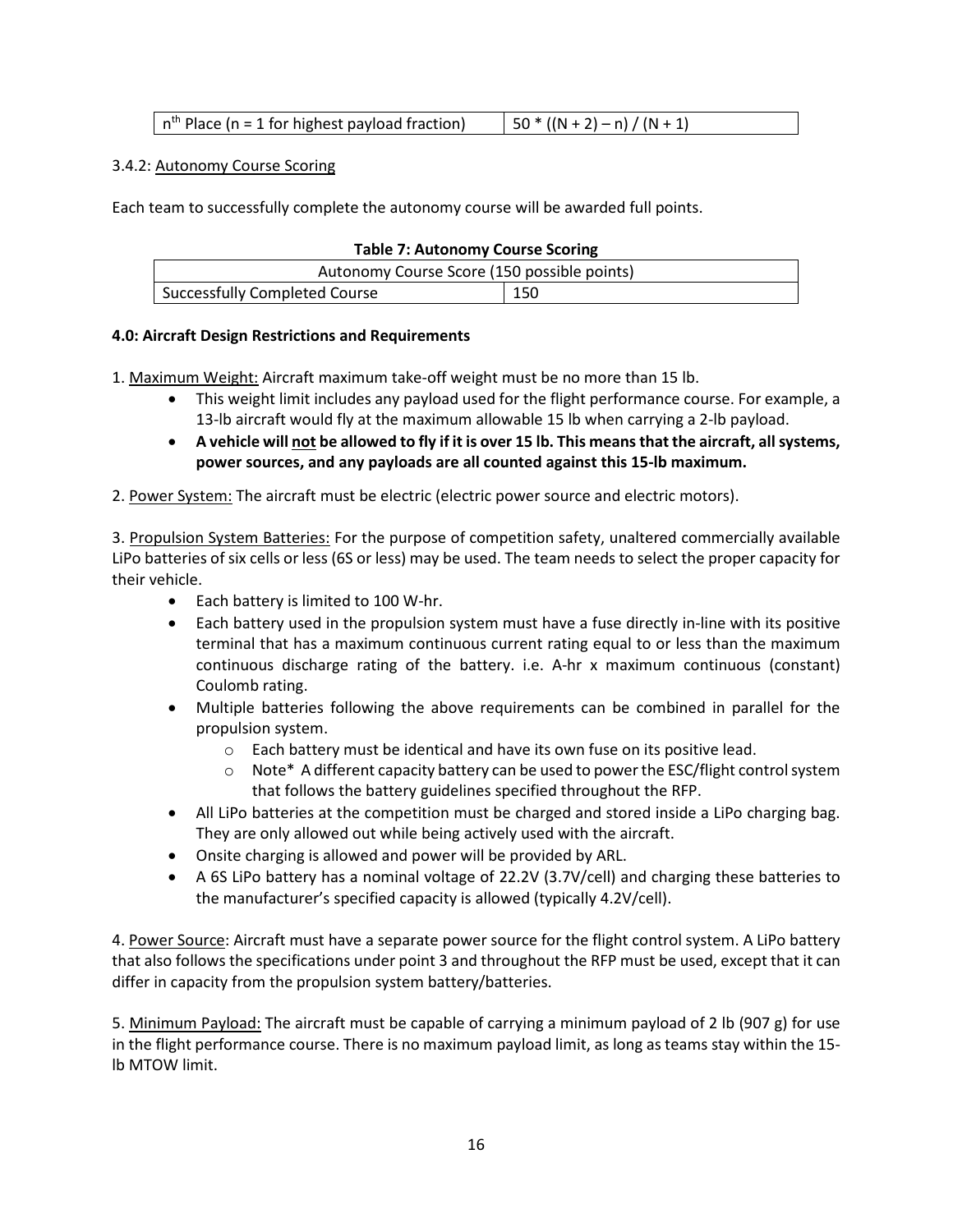6. Maximum Dimension: 6.5 ft (198 cm), including the propellers/rotors in their most outstretched positions. i.e. vehicle must fit within a 6.5 ft diameter cube.

7. VTOL: The aircraft must take off and land vertically.

8. Kill Switch: The remote controller must demonstrate a lost-link power-cut functionality.

9. Shunt Plug: The purpose of the shunt plug is to provide an easy and quick way to manually disarm the aircraft.

- A shunt plug must be wired between the leads of the battery system and the electronic speed controller for manual disarming and arming of the aircraft's power system.
- The shunt plug must be red.
- The shunt plug must be removable with only one hand and without any tool.
- **The tip of the shunt plug, where someone would grab it, must be located outside the dotted line as shown in Figure 6, below**.
- The dotted line, if extended both into and out of the page, creates a box around the aircraft that extends outward from the rotors by 6 inches in all directions. Hint: Placing the shunt plug aft of the vehicle may be the best solution for aerodynamic and stability purposes in forward flight.
- A physical switch mounted on the drone would not be permitted and is not considered a valid shunt plug.

10. Transmission Frequencies: Must follow US Federal Communications Commission (FCC) Part 15 rules for transmission frequencies and International Telecommunication Union (ITU) Region 2 frequency allocations. This means that telemetry, video, and control transmitters must operate on 902-928 MHz, ~2.4 GHz or ~5.8 GHz.



**Figure 6. Allowable Location for Propulsion System Shunt Plug**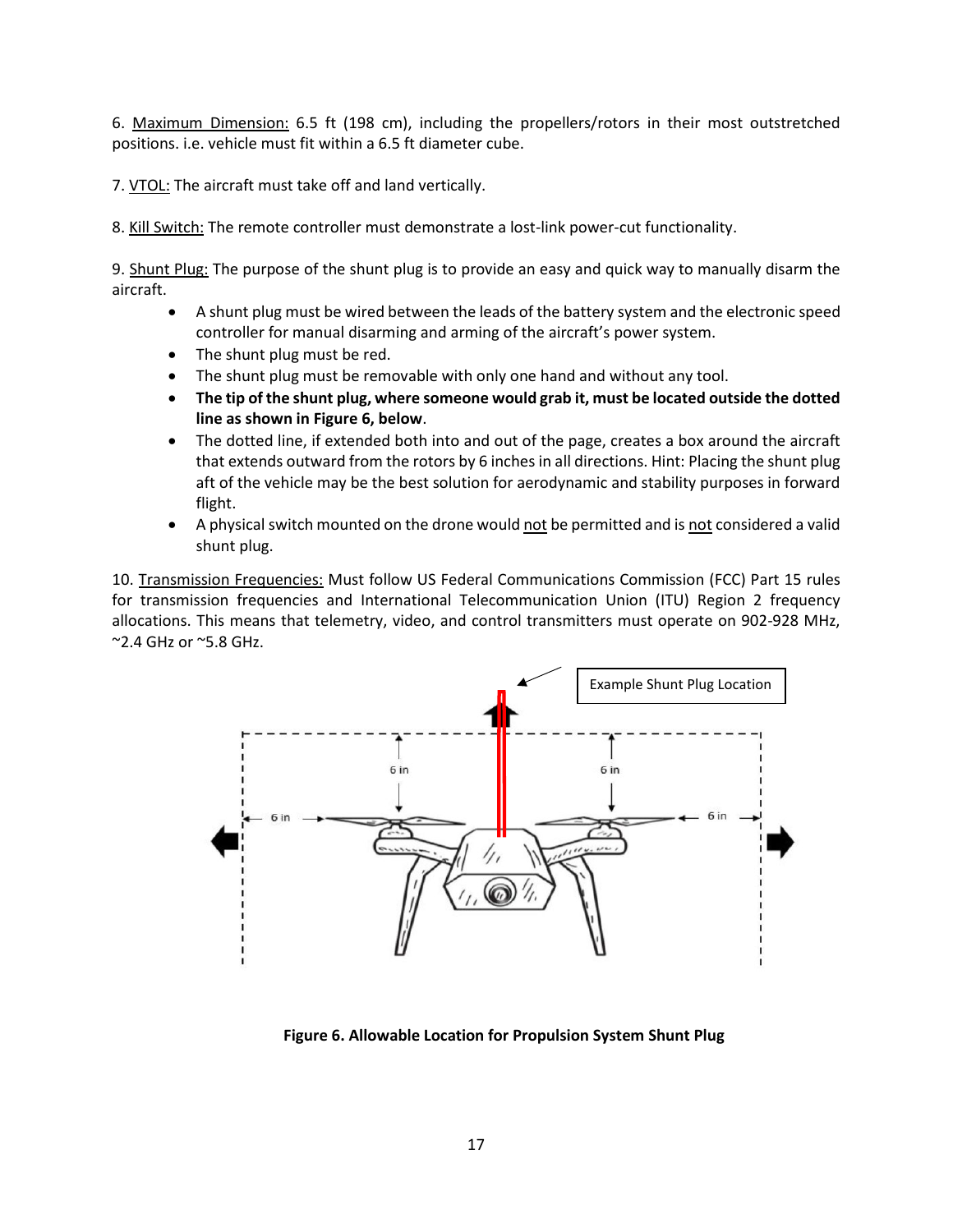#### **5.0: Prizes**

Competition awards will include  $1<sup>st</sup>$  through  $3<sup>rd</sup>$  place overall trophies and the following award amounts:

- $\bullet$  1<sup>st</sup> \$2000
- $\bullet$  2<sup>nd</sup> \$1000
- $\bullet$   $3^{rd} $500$

A plaque will be awarded to first place winner of the combined final technical report and presentation scoring. The second and third place teams in this scoring combination will receive certificates.

Monetary prizes will also be awarded following the review and scoring of the preliminary design reports for the  $1<sup>st</sup>$  through  $3<sup>rd</sup>$  best scores as follows:

- $\bullet$  1<sup>st</sup> \$750
- **2nd – \$500**
- $\bullet$   $3^{rd} 5250$

Additionally, awards may also be given for various "judges choice" categories to be announced at the end of the competition.

#### **6.0 Expenses and Support**

VFS will not provide any travel or accommodation support for competing teams, or pay or reimburse any other expenses. Teams are encouraged to search for university or company sponsors for travel, accommodation, equipment, etc., and are free to display any sponsors logos on their team shirts and on their aircraft.

#### **7.0 Pilot Requirements**

#### *Team pilots must hold an FAA Part 107 Drone Certification in order to fly at the ARL facility and may not be a US federal government employee*. Below is a summary of details:

- Pilot(s) must be identified at the time of the **March 1st** when the fly-off team list is due to ARL.
- Teams can name more than one (1) pilot as long as all pilots hold FAA Part 107 Drone Certification and be within the five (5) team member limit for the fly-off.
- **Pilot FAA Part 107 Certification and UAS Pilot Certifications & Training/Experience list required by April 25 to ARL**
	- o Provide an estimate of cumulative UAS flight (pilot) time
	- $\circ$  Submit a list of any other UAS certifications, including FAA Part 107 certification, held and training taken, along with date achieved and name of administering organization for each
- The pilot will be required to complete ARL pilot test assessment in-person and in the presence of an ARL employee on June 1 to include the following
	- o Pilots of US-based teams must hold an FAA Part 107 certification.
	- o Pilots of non-US-based team may hold an FAA Part 107 certification or hold a UAS pilot certification from a certifying organization
	- o Perform the ARL-administered pilot-in-command checklist on site at Graces Quarters checklist provided by ARL as part of the USA Pilot Certification & Training document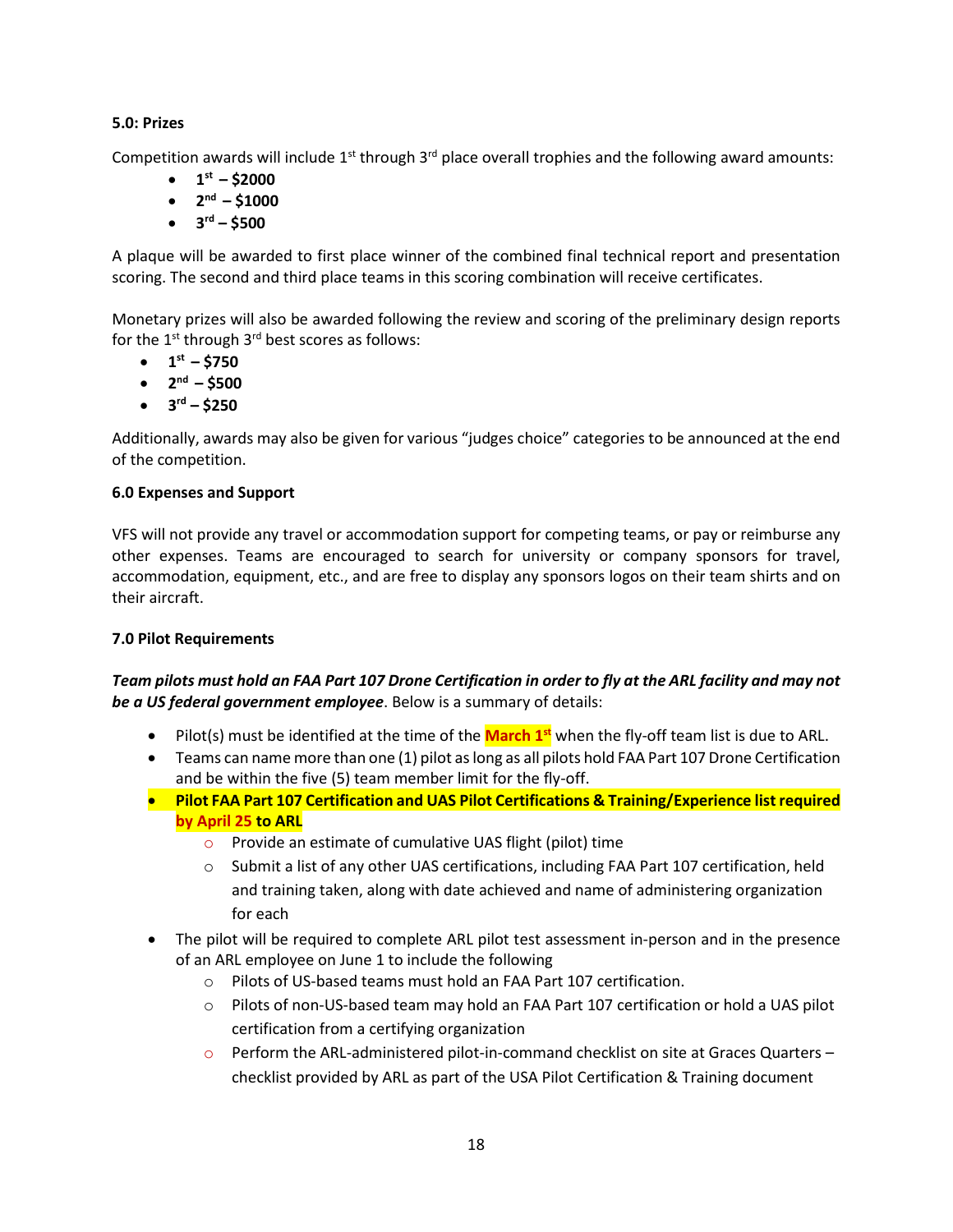#### **8.0 ARL Component List Requirements and Other Documentation**

In order to compete in the fly-off at the ARL government facility the following documentation will be required by the competing teams which will be due in February (exact date TBD). *Note: No US Department of Defense funds shall be used for procurement of components used in the air or on the ground.*

It is expected that each team will fly a single UAS configuration in the competition. Therefore, each team is expected to submit a single component request form that addresses alternative components being considered in their final UAS design.

**Refer to Attachment 1 for ARL UAS Component Information worksheet**, which includes an example diagram. Below is information to help complete the worksheet.

- Once the component request form is submitted, no changes are permitted.
	- $\circ$  Motors, rotors (propellers), batteries, and airframes are not required to be on the component request form, and as such are allowed to change after its submission. The only limitations on these components are related to size and battery constraints that are specified in the RFP.
- The vehicle maximum dimension and maximum take-off weight must adhere to the specifications in Section 4 of the RFP.
- UAS configurations will be inspected to ensure each component complies with the make/model that was stated in the UAS component information request form.
- Any device that transmits and/or receives signal must be included in the component request form. "Device" is defined as a component in each row of Section II of the component request form. For example, if a team is considering alternative flight controllers/autopilots, data radios, or payloads (i.e., sensors), then include all required details for each alternative "device" (aka "component") – up to 3 – being considered.
	- $\circ$  LiDAR devices must be included in the component request form. For example, if a team is considering a UAS configuration where the payload (for purposes of the ARL documentation, not the flight performance course payload) is one LiDAR, one EO camera, one IR camera, one altitude sensor, one GPS, and one depth camera, this is acceptable. However, all required details of all of these sensors must be included in the component request form. If a team is considering multiple (up to 3) alternatives for any of the aforementioned example sensors, then the details for all alternatives must be included in the component request form.
- Encryption is optional. If encryption is used, please provide all requested information on the network diagram and UAS component sheet.

#### **9.0 Autonomy**

This RFP has an *Appendix A, "Achieving Autonomy: An Overview,"* which is meant to serve as a helpful guide on the autonomous flight portion of the competition.

#### **10.0 Questions**

Questions should be sent to [fly@HQ.vtol.org.](mailto:fly@HQ.vtol.org) The Frequently Asked Questions (FAQ) document will be posted to the competition site on a semi-monthly basis, starting the end of September 2022.

• Questions should be submitted **by the 15th of every month**